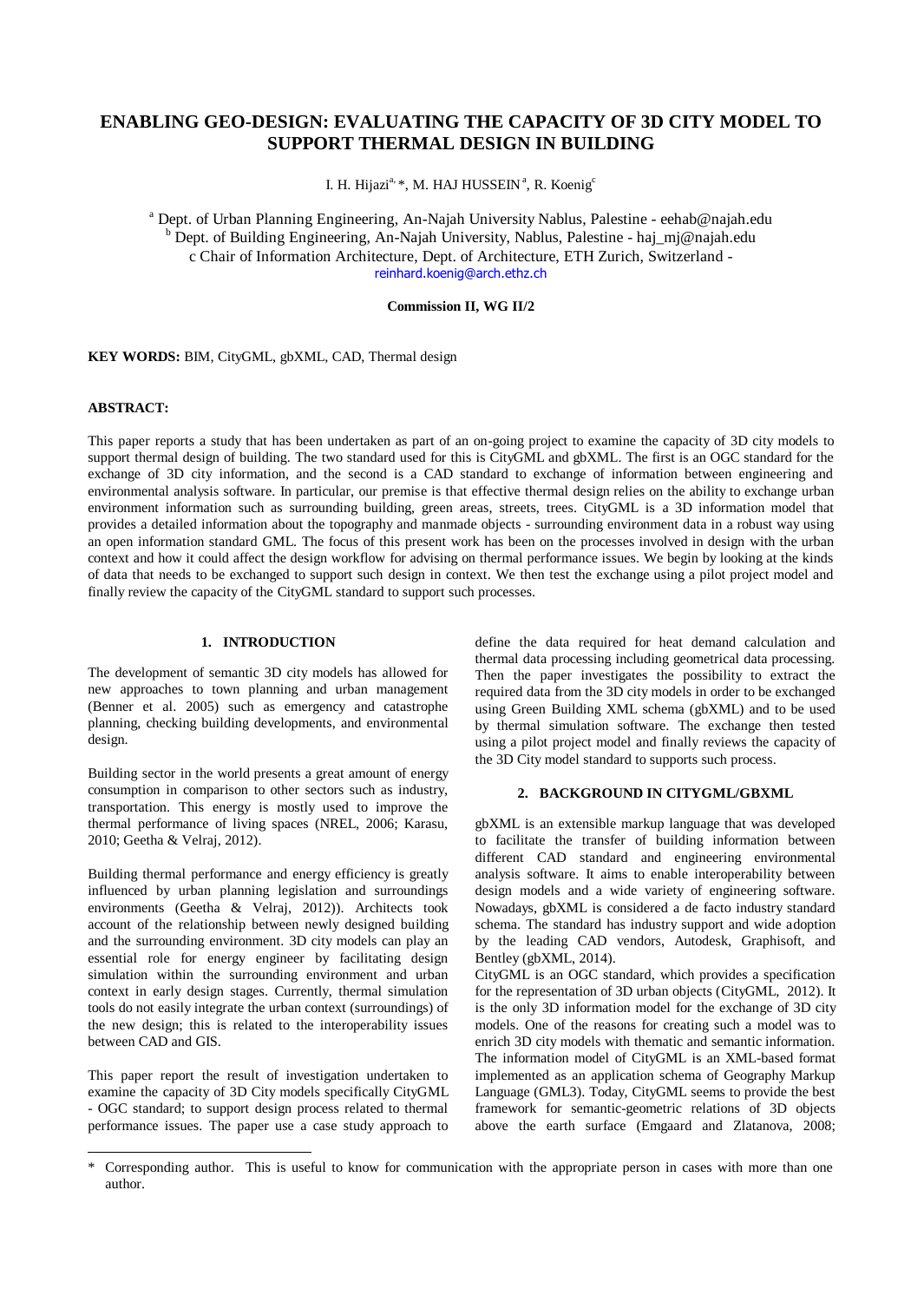Groneman and Zlatanova, 2009). It maintains a good taxonomy and aggregations of Digital Terrain Models (DTM), sites (including buildings), vegetation, water bodies, transportation facilities, and city furniture. The underlying model differentiates between consecutive Levels of Detail (LOD), where objects become more detailed with increasing LOD regarding both geometry and thematic differentiation. In LODs 2-4 of CityGML the building facade is defined in the form of boundary surfaces, i.e. wall surface, roof surface, ground surface or closing surface. The LOD4 allows the representation of interior building elements, e.g. rooms, furniture, interior wall surfaces. Nevertheless, the current version of CityGML integrates the subsurface features, such as underground constructions (e.g. tunnels).

## **3. ONGOING WORK AND OUTLOOK**

An important step in this study is the development of the use case. A conceptual model is built for a typical quarter (Figure 1a), a building (in green) need to be extended horizontally and vertically. The urban model is consisting of 25 plots of 36X36 m2 for each (Figure 1b). Seven typologies are proposed for this urban scale model (Figure 1a). The plots number 8 and 22 are green areas on the site, while plot number 13 is the location for our apartment block. A vertical extension of two floors (in red) is asked for this case block, which is already composed of three floors (Figure 1c).



Figure 1: The quarter model, a) the seven typologies, b) plots uses, c) the proposed model in 3D and 2D

The purpose is to get to know the different variables affecting thermal performance. Until today, the factors that intervene is categorized under four main categorizes (Figure 2).

- Space uses and users activities
- Geographical and climatic factors
- Design variables
- Surrounding features

# **4. EXPECTED RESULTS**

The work will illustrate the information requirement for thermal analysis and simulation in geo-context. Also, it will provide initial understanding for building a formal framework for the geometric and semantic transformation of 3D city objects (related to thermal design) between the two data models, gbXML and CityGML. To demonstrate the

applicability of the developed framework, a number of trial conversions will be carried out between gbXML and the CityGML models, the conversion will be performed using the tool that will be developed.

Moreover, the work will demonstrate a new possible application for thermal analysis that includes indoor rooms – outdoor space. The prototype capabilities will allow us to answer questions such as: What are the effects of change in the outdoor on the thermal performance of inside of the buildings? Or where the places outside that cause a big change in the temperature of the indoor spaces?

**Acknowledgment:** This paper has been prepared as a part of research project Modelling City System (MCS) in the chair of Information Architecture (IA), department of Architecture, at ETH Zurich, supported by the Grants Climate-KIC.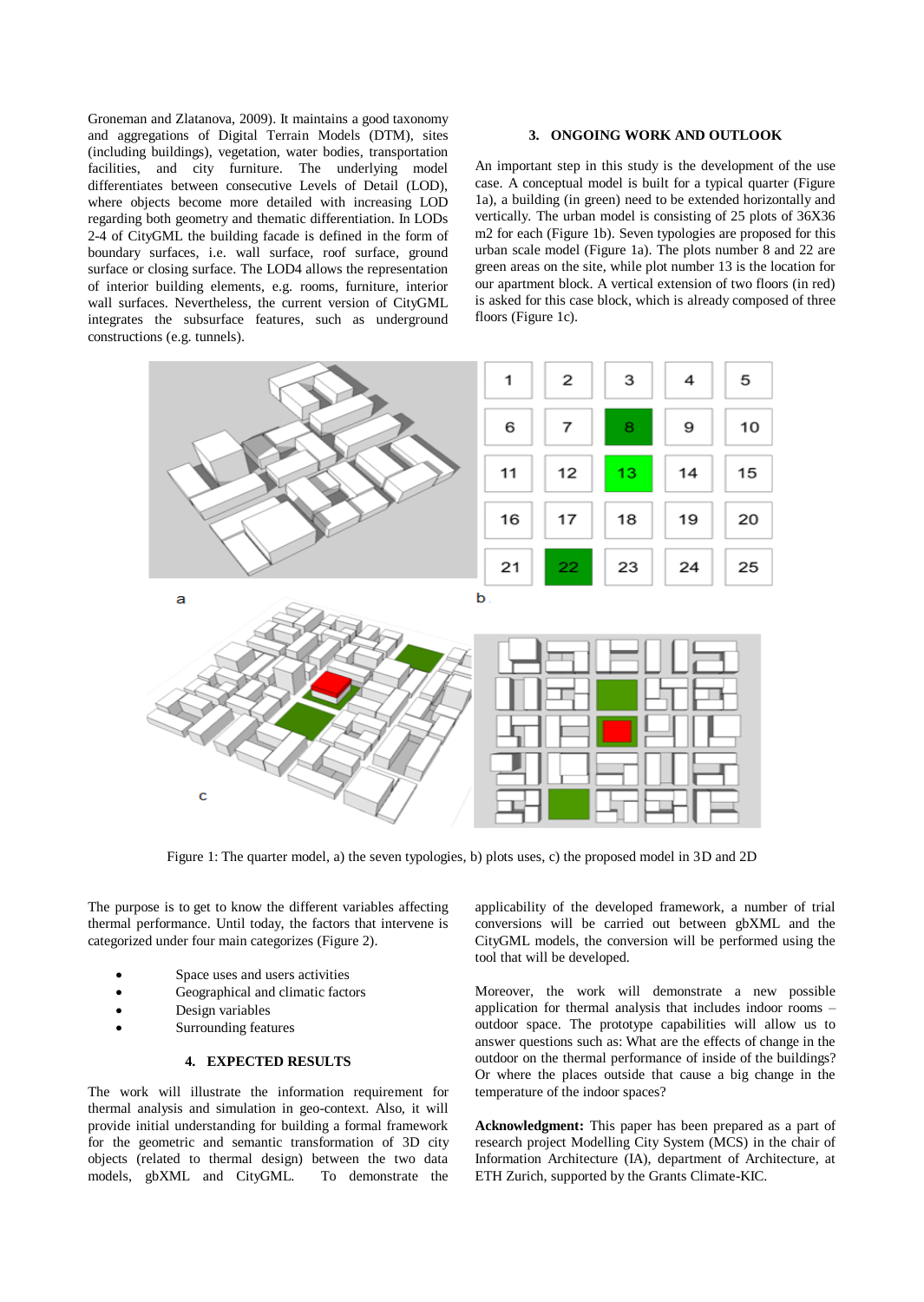

Figure 2: illustrates the different variables intervened in the question of thermal-energy performance of one room located in the new built floor of our apartment block.

## **5. REFERENCES**

A. Groneman, S. Zlatanova, "TOPOSCOPY: a modelling tool for CITYGML". In Onsrud H, R van de V (Eds.), GSDI Association, pp. 1-13, 2009.

Benner, J., A. Geiger and K. Leinemann (2005). "Flexible generation of Semantic 3D building models" In: Proc of the 1st Intern. Workshop on Next Generation 3D City Models, Gröger/Kolbe (Eds.), Bonn, pp. 17-22.

CityGML, 2012, CityGML Encoding Standard document version 2.0.0, Retrieved Mai 2, 2012 from the World Wide Web[: http://www.citygml.org/1522/](http://www.citygml.org/1522/)

Emgaard, K. and Zlatanova, S. (2008). Design of an integrated 3D information model, In: Coors V. and Fendel E. and Zlatanova S. (Eds.). Urban and regional data management: UDMS annual 2007, Taylor & Francis Group, London, UK.

Geetha N. B. & Velraj R. (2012) Passive cooling methods for energy efficient buildings with and without thermal energy storage – A review, Energy Education Science and Technology Part A: Energy Science and Research, 29 (2): 913-946

gbXML, 2014, Green Building XML schema, Retrieved Mai 2,2014 from the World Wide Web: http://www.gbxml.org/

Karasu, A. (2010). Concepts for Energy Savings in the Housing Sector of Bodrum, Turkey: Computer based analysis and development of future settlements using renewable energy, PhD Thesis, Technique University Berlin, Germany.

National Renewable Energy Laboratory 'NREL' (2006). Zero Energy Buildings: A Critical Look at the Definition, ACEEE Summer Study, Pacific Grove, California.